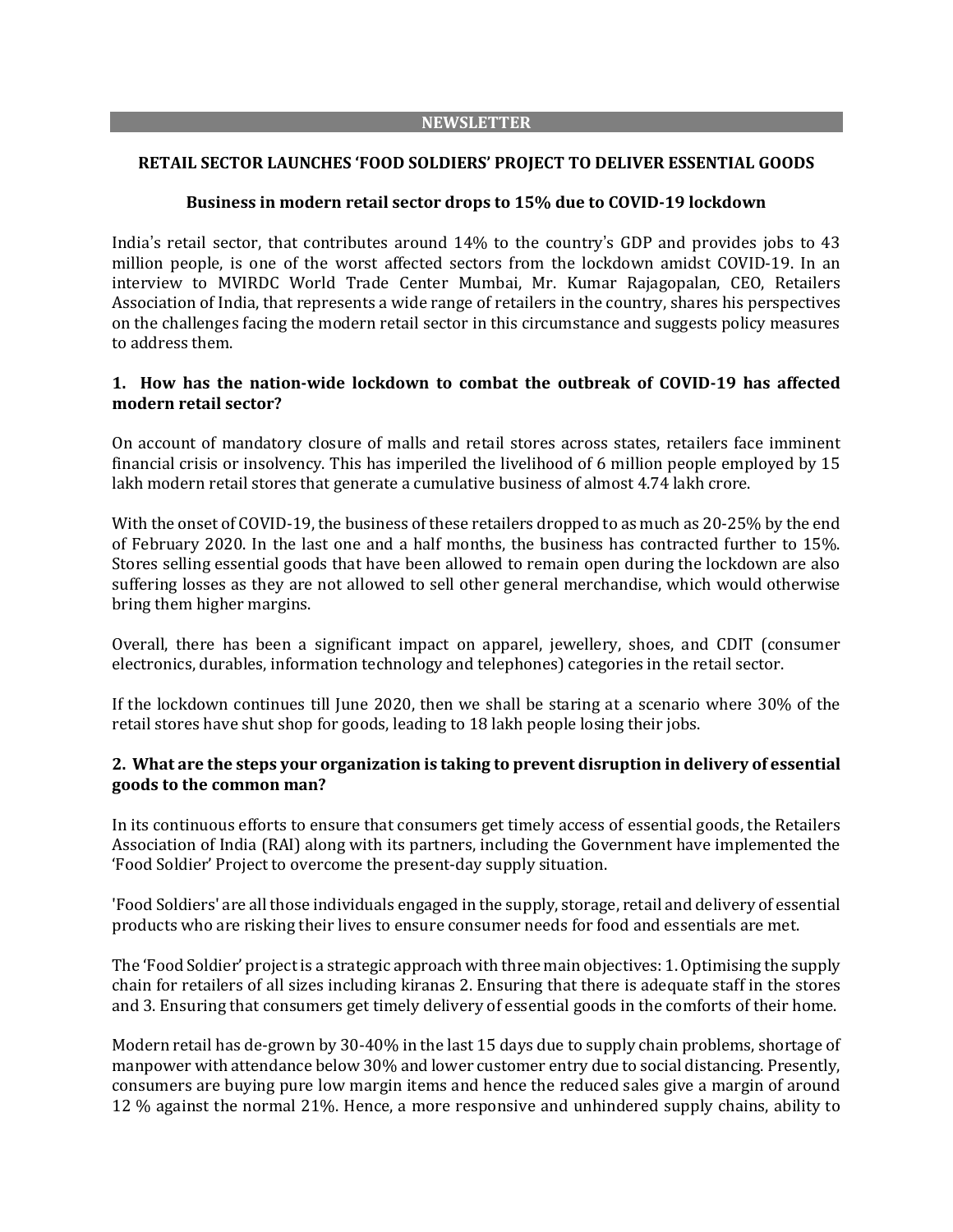urge all personnel to work and creating a sense of 'food soldiers' in the minds of people in essential items supply chain is important to mitigate the issue.

Compulsory direct home delivery is not viable in a country where e-commerce is only 2%. However, considering the large network of Kirana stores of close to 12 million, Indians are not as severely impacted as the rest of the world for access to daily need items. Considering acute shortage of manpower due to the exodus of workers and travel restrictions during the lockdown, offline stores are finding it difficult to manage walk-in customers and home deliveries at the same time considering.

To ease the situation and mitigate bottlenecks in the supply chain, RAI has formed effective WhatsApp groups across states which comprises of participation from public (government officials) and private entities (big companies/retailers).

Furthermore, steps are being taken to deploy the workforce that is employed with non-food retailers in the stores that are selling essentials to overcome shortage of manpower. RAI is also in discussions with online food delivery firms like Swiggy and Zomato to tie-up with retailers for the last-mile delivery of essentials.

With the steps being taken, the situation should improve in the next three to four days.

# **3. What are the relief measures you suggest the government to announce to mitigate the loss of business to the overall retail industry?**

Retailers Association of India (RAI) has written to Government of India requesting for a relief package for the industry, similar to the ones offered by Government of Singapore, the UK and USA in their respective countries.

We have asked the government to provide wage subsidy, subsidy on utility bills and extension of the due date of compliance for statutory dues such as ESIC and provident fund. We have called the government's attention to the possibility that COVID-19 pandemic could last longer than the lockdown period of 8-10 weeks. This necessitates urgent steps by the government to work on an immediate solution (60 days) as well as a medium term solution (180 days).

## **NOTIFICATIONS**

## **Press Information Bureau, Government of India:**

- Relaxation of [compliance](https://pib.gov.in/PressReleseDetail.aspx?PRID=1609247) norms for SEZs
- Relief to corporate [insolvency](https://pib.gov.in/PressReleseDetail.aspx?PRID=1609290) resolution process amidst COVID-19
- Cargo flight [operations](https://pib.gov.in/PressReleseDetail.aspx?PRID=1609195) for medical supplies
- [Availability](https://pib.gov.in/PressReleseDetail.aspx?PRID=1609263) of PPE kits, masks and ventilators

## **DGFT**

- [Amendment](https://dgft.gov.in/sites/default/files/Noti%2055_0.pdf) in export policy of animal by-products
- [Retrospective](https://dgft.gov.in/sites/default/files/Trade%20Notice%2059.pdf) issuance of certificate of origin under trade agreements
- Amendment in export policy of [Hydroxychloroquine](https://dgft.gov.in/sites/default/files/notification%2054_0.pdf)
- Global Authorisation for Intra-Company Transfers of SCOMET [items/software/technology](https://dgft.gov.in/sites/default/files/pn%20fiNAL%20upl_0.pdf)
- [Proceedings](https://dgft.gov.in/sites/default/files/Doc20200320133250.pdf) under Insolvency and Bankruptcy Code